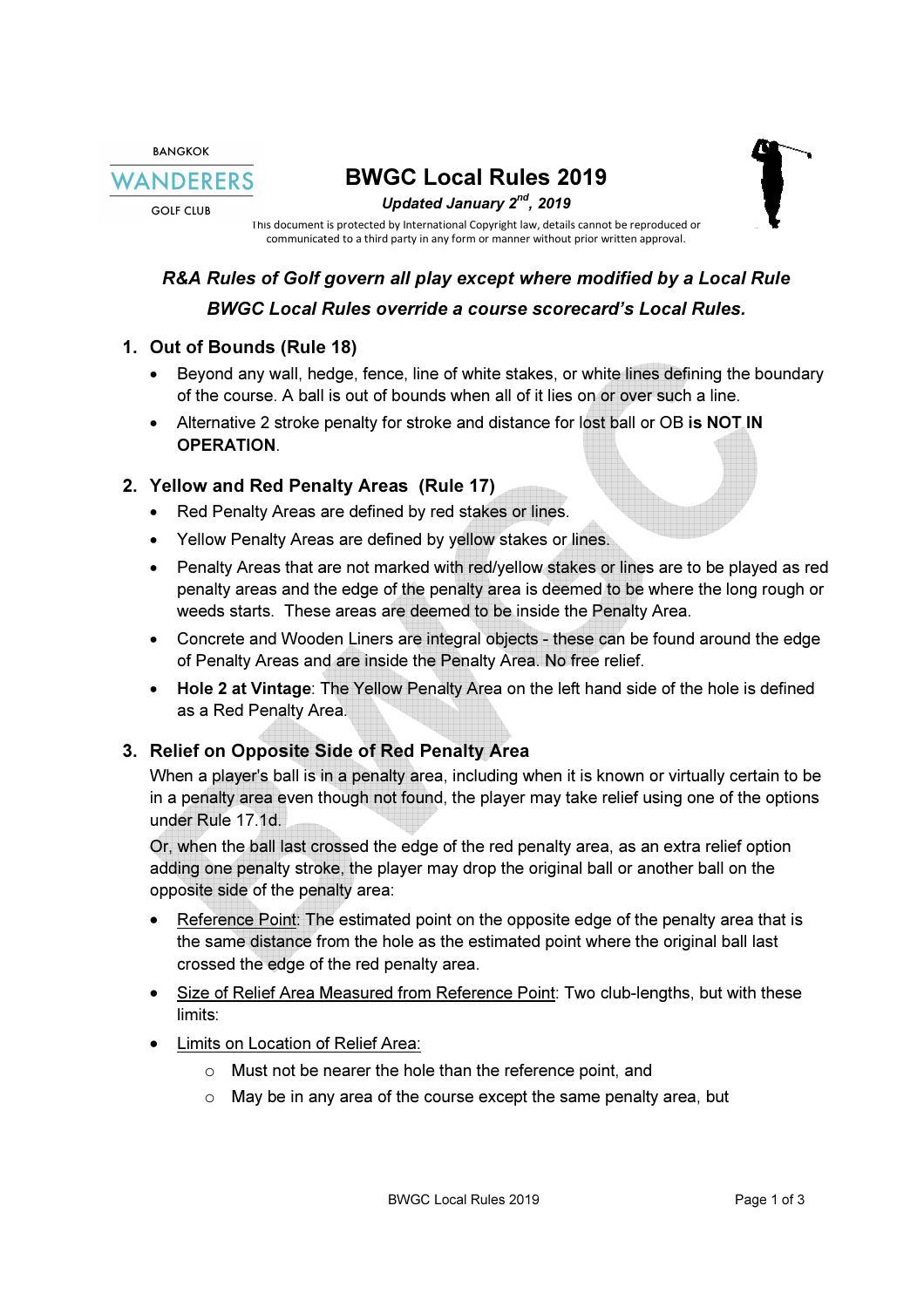- $\circ$  If more than one area of the course is located within two club-lengths of the reference point, the ball must come to rest in the relief area in the same area of the course that the ball first touches when dropped in the relief area
- $\circ$  If the straight line from the edge where the ball last crossed into the penalty area to the other edge that is an equal distance from the hole crosses outside the penalty area, the player is not allowed to use that opposite point.
- 4. Dropping Zones NOT allowed. Exception: Vintage G.C. Hole 13 See Below:

#### Vintage Hole 13:

The shrubs and trees on the right hand side of the hole between the tee box and the Red Penalty Area are deemed to be part of the Red Penalty Area.

As an additional option players may use the Dropping Zone on the right hand side, just before the Red Penalty Area, for a penalty of one stroke. When the player is using the dropping zone, the ball must be dropped in the dropping zone and it must come to rest in the dropping zone.

- 5. Abnormal Course Conditions (Rule 16): Including Animal Hole, GUR, Immovable Obstructions and Temporary Water
	- Any area encircled by a white line, or marked as ACC or GUR with signs, stakes and/or ropes.
	- Ruts made by a tractor are NOT GUR, unless so marked.
	- Penalty: Disqualification to both player and marker. Rule 1.3b

## 6. Immovable Obstructions (Rule 16)

- Staked trees, cart paths, sprinkler heads, kiosks (immovable artificial objects excluding integral objects)
- 7. Red Ants
	- Are not a Dangerous Animal Condition (Rule 16.2)
	- No free relief. The ball to be played as it lies or declared unplayable (Rule19)
- 8. Flowerbeds, landscaped gardens and the like are Integral Objects of the course
	- The ball maybe played as it lies or declared unplayable (Rule 19)
	- No free relief
- 9. Mobile Phones
	- Use of mobile phones is restricted to the drinks huts areas. Phones should be switched off or put on "silent" so as not to disturb other players. Rule 1.2

Unless otherwise noted, the penalty for a breach of a Local Rule is the general penalty (stroke play – two strokes, match play – loss of hole).